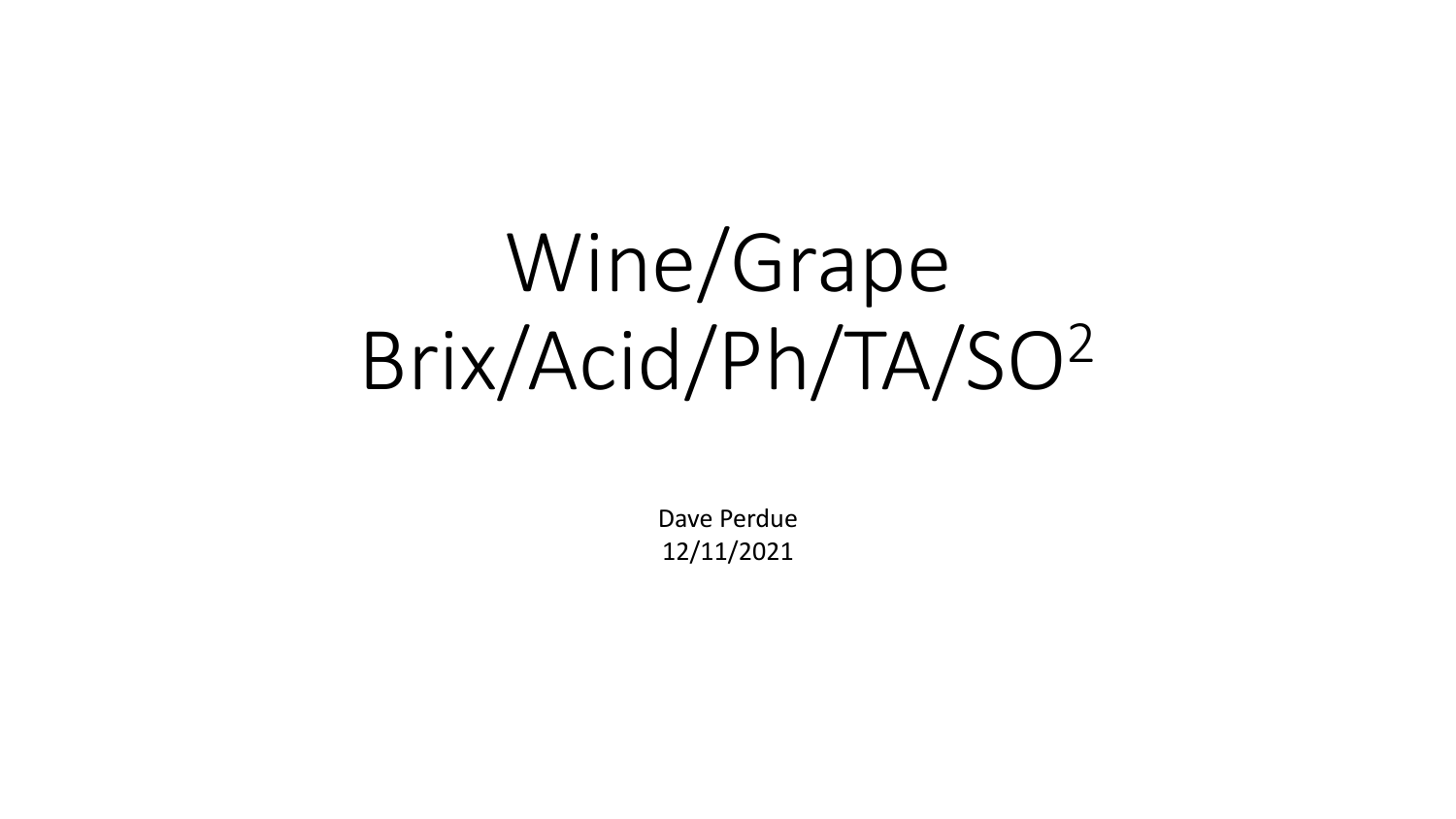#### Terms

- Brix (symbol °Bx) is the sugar content of an aqueous solution. One degree Brix is 1 gram of sucrose in 100 grams of solution and represents the strength of the solution as percentage by mass.
- pH is a quantitative measurement of acidity or basicity of a solution whereas acidity is a qualitative measurement of acidic properties of a solution. As one goes up the other goes down.
- Each point of the pH scale is a factor of 10. This means a wine with a pH of 3 is 10 times more acidic than a wine with a pH of 4.
- A low pH in wine will help to reduce contamination by unwanted microorganisms. A low pH wine will have a greater stability and color will be maintained better during aging. Red wines will stay clearer and white wines will not turn brown as quickly. Less SO<sup>2</sup> will be needed.
- High pH wine is harder to age and requires much more added SO<sup>2</sup>.
- SO<sup>2</sup> prevents the wine from reacting with oxygen which can cause browning and offodors (oxidation), and it inhibits the growth of bacteria in juice and wine, and inhibits undesirable wild yeasts in the grape juice.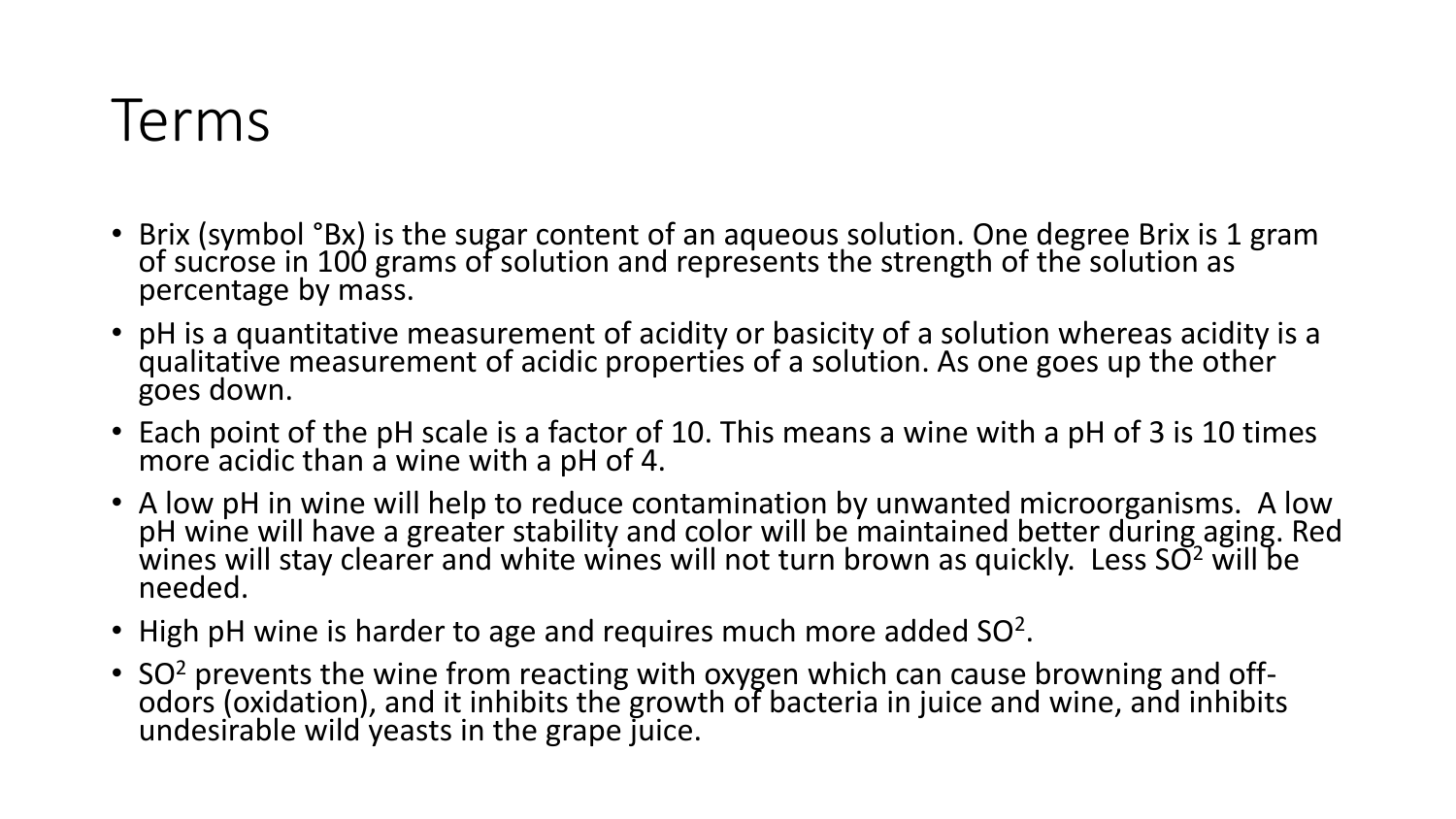### Grape Measurements

- When are grapes ready
	- Depends on winemakers requirements, style & taste
	- Whites usually 20-24 Brix, pH between 3 and 3.4 & TA of .065-.085
	- Reds usually 22-26 Brix, pH between 3.3 and 3.6 & TA of .06-.08
- Can grapes be unripe?
	- Low Brix and high acid (out of balance)
	- Difficult to make good wine (may need sugar and acid mitigation)
	- As grapes ripen the sugar goes up and the acidity goes down
- Can Grapes be overripe?
	- High Brix and low acid (out of balance) (high alcohol & pH (over 3.7))
	- Difficult to make good wine (likely needs added acid and may need water or blending)
	- Let grapes ripen to a perfect balance of Brix, pH, and TA then harvest
- Measure Brix weekly after Veraison starts with Refractometer and when Brix approach your goal collect enough juice to also measure pH and tritrable acidity (TA) weekly/daily to know when to pick
- Adjust Brix, pH, and TA before fermination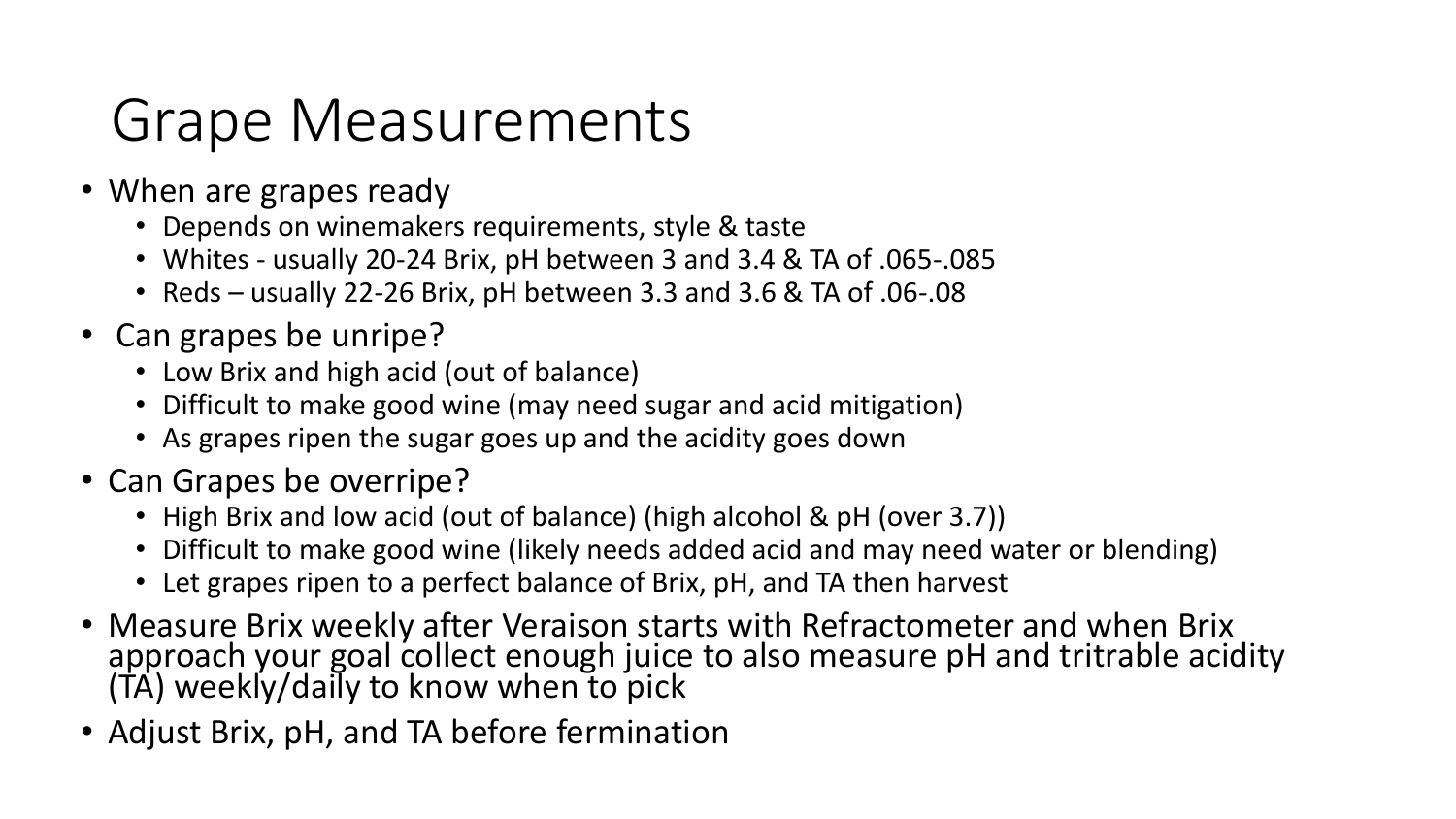#### Common Home Wine Measurements

- pH, tritrable acidity (TA), Sulfur Dioxide (SO<sup>2</sup>), malolactic Acid
- Measure pH and TA after primary fermentation and record findings, and then again after malolactic fermentation and cold stabilization.
- Use these measurements to know if further acid adjustments are needed and to know how much SO<sup>2</sup> is needed
- Use tataric acid (also TA) if needed, but it takes a lot of TA to lower pH just a little
- After malolactic fermentation is complete SO<sup>2</sup> should be immediately added based on pH (see chart in your book). I would assume the starting  $S\dot{O}^2$  is nearly zero.
- Each time you rack and before you bottle measure your SO<sup>2</sup> and add needed SO<sup>2</sup> based on remaining SO<sup>2</sup> and the wines pH. SO<sup>2</sup> will reduce based on oxygen in your storage container (keep it toped off)
- If your wine have a with high pH check and adjust more often
- Measure malolactic to determine if secondary (malolactic) fermentation is complete (see NGGW resource page for info)